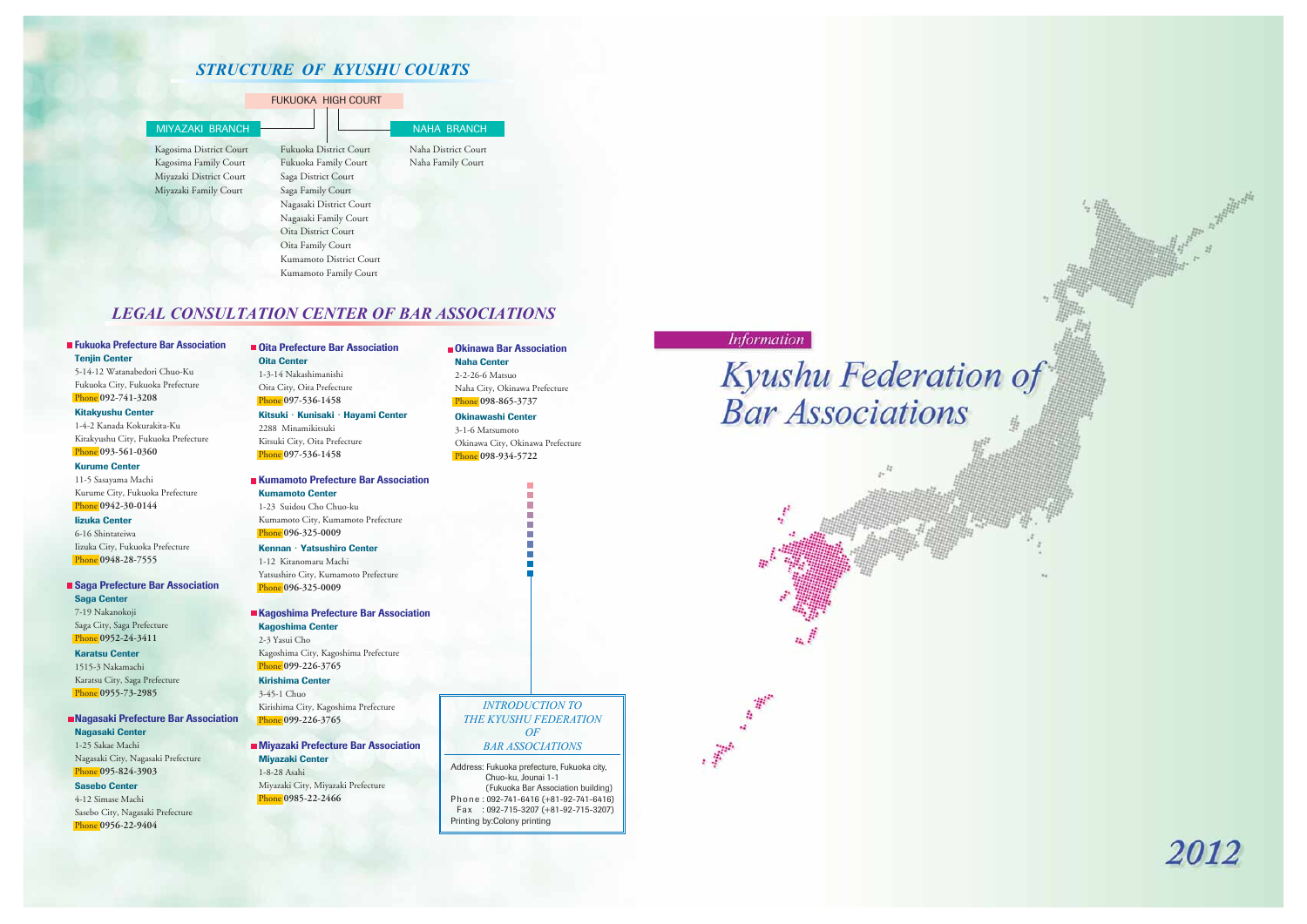## **Location of 8 Prefectural Bar Associations**

#### *INTRODUCTION TO THE KYUSHU FEDERATION OF BAR ASSOCIATIONS* **BREEZE THE REAL**



Address: Fukuoka prefecture, Fukuoka city, Chuo-ku, Jounai 1-1 (Fukuoka Bar Association building) Phone: 092-741-6416 (+81-92-741-6416) Fax : 092-715-3207 (+81-92-715-3207)

Members: 2084 members (as of January 1st 2012)

*In the beginning, KYUBENREN was established with the purpose of fostering friendly relationships between the members, but today KYUBENREN's activities are very diverse and specialised.*

*KYUBENREN has many committees, the most notable are: the Training Committee, Public Relations Committee, Consumer Affairs Committee, Committee on Anti-Racketeering, Committee on Civil Procedure, Committee on Criminal Law Legislation, International Committee, Human Rights Protection Committee, Committee on Pollution Control and Preservation on Environment, Committee on the Rights of the Elderly and the Disabled, Committee on Children's rights, etc.*

*he Kyushu Federation of Bar Associations (KYUBENREN) is formed from lawyers representing Kyushu's eight prefectural bar associations. The total number of lawyers that form the association, has significantly increased in Ryushu Federation c*<br> *is form*<br> *is form*<br> *ie associations. The total num*<br> *form the association, has si*<br> *in recent years thanks to legal changes. become custom that the chairman of the KYUBENREN is elected at the General Meeting, from the lawyers of the prefecture where the meeting is held. Since March 2007, all of the prefectural bar associations* 

*KYUBENREN, the prefectural bar associations and the Japan Federation of Bar Associations, have joint sponsorship, and have held meetings on such issues as: persons with multiple debts, environmental pollution, problems caused by the scarcity of lawyers in certain areas, cases of people that have been false accused, and supporting the victims of crimes, along with many other types of problem.*

*KYUBENREN, along with the Japan Federation of Bar Associations and all the prefectural bar associations is currently engaged in establishing law offices in areas that are depopulated and in small islands that are far way.*

*KYUBENREN has a Board of Directors and the chairman is in charge of the management and control of the activities of the bar association. There is a General Meeting every year, where all of the prefectural bar associations meet. The location changes every year in order that each prefecture shares the responsibility of hosting. Since 1993, it has* 

*have started to implement a video conferencing system, in order to communicate and to allow all members of the board of directors to participate in conference meetings.*

*The international committee of KYUBENREN was established in 1993 when no prefectural bar association had an international committee or any form of twinning relationship with foreign bar associations except the Fukuoka Bar Association. Today, all of the prefectural bar associations in Kyushu have their own international committees and twinning arrangements with foreign bar associations. On this point, KYUBENREN is the most advanced federation of bar association in Japan.*

*Each of the prefectural bar associations and twinned foreign bar associations was asked to write its own introduction, which can be found in this pamphlet.*

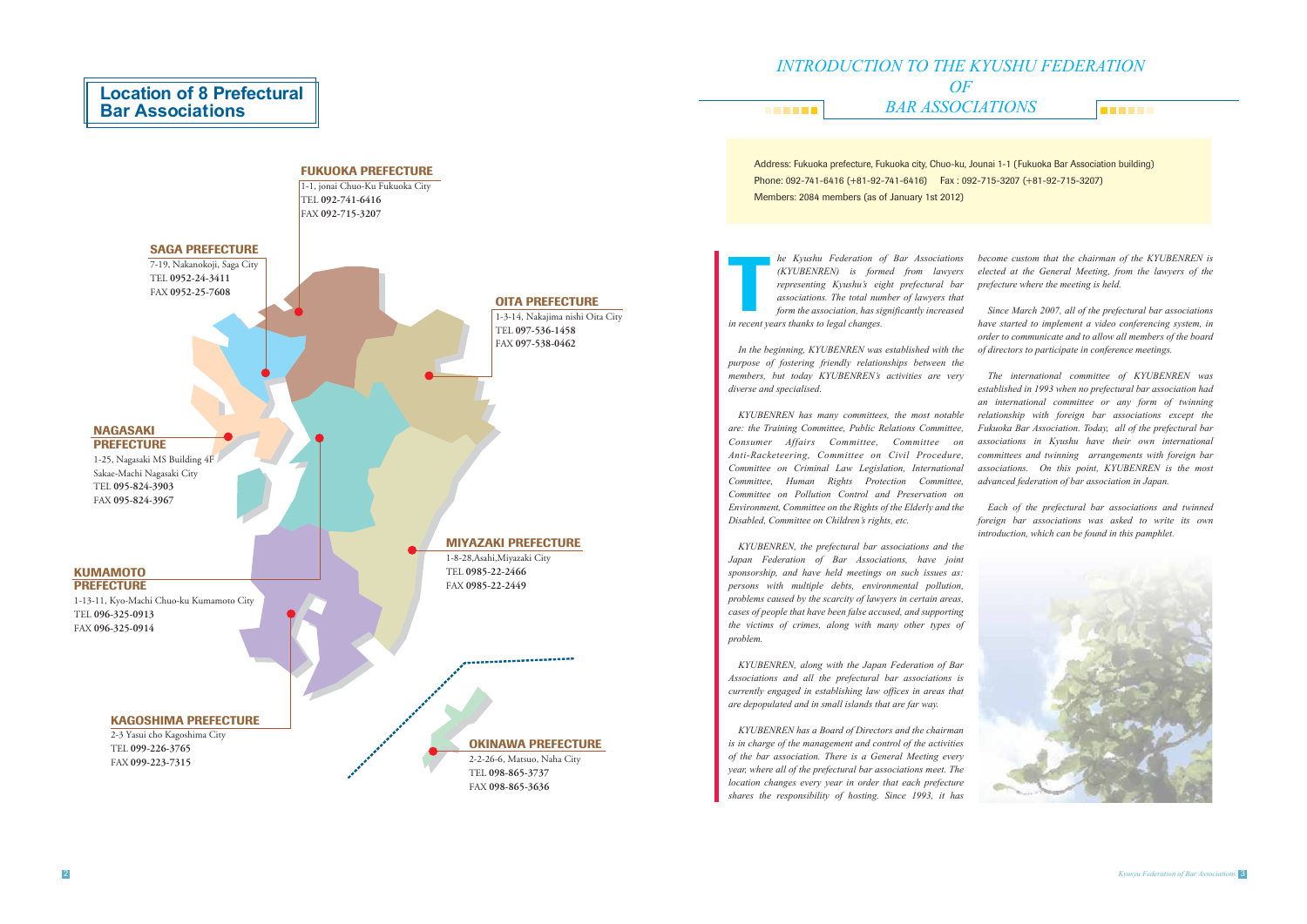## *FUKUOKA PREFECTURE BAR ASSOCIATION* **......**

Address: Jonai 1-1, Chuo-ku Fukuoka city, Fukuoka 810-0043

1 Dazaifu Tenmangu **2** Busan Bar Association **3** Dalian City

Phone: 092-741-6416 ( +81-92-741-6416) Fax: 092-715-3207 ( +81-92-715-3207)

Home Page : http://www.fben.jp/

Number of Members Attorneys: 988; Registered Foreign Lawyers: 1 (as of January 1st 2012)

Fukuoka Prefecture is composed of 28 cities,<br>30 towns and 2 villages, with a population of<br>around 5,070,000.<br>Fukuoka, located in the northern part of<br>Kyushu, has served as a gateway to continental<br>China and the Korean peni *Fukuoka, located in the northern part of Kyushu, has served as a gateway to continental* 

#### **1. Introduction to Fukuoka Prefecture**

*Fukuoka Prefecture is composed of 28 cities, 30 towns and 2 villages, with a population of around 5,070,000.* 

*demonstrated by the Korokan (former guesthouse for foreign embassies), there has long been dynamic international exchange between Fukuoka and foreign cultures.*

*Since the Meiji period, rich coal production in the Chikuhou and Omuta regions made Fukuoka Prefecture one of the biggest industrial zones in Japan (in particular, Yahata-Seitetsusho was established in current Kitakyushu-city as the first modern steel plant in Japan) and contributed to the industrial development of Japan in the 20th century. Today, there are many automobile and software companies operating in Fukuoka Prefecture.*

*The prefectural capital is the city Fukuoka (population 1,467,000), the industrial, administrative and political center of Fukuoka Prefecture and also the entirety of Kyushu.*

*Thanks to its location, (i.e. major cities in east Asia such* 

*as Seoul, Shanghai, and Taipei are only a few hours' flight away) Fukuoka Prefecture is expected to be a regional hub for business and culture.*

#### **2. Introduction to the Fukuoka Prefecture Bar Association (FBA)**

*The Fukuoka Prefecture Bar Association (FBA) is part of the Kyushu Federation of Bar Associations (KFBA) and FBA members comprise approximately half of the KFBA. The FBA is divided into four branches, Fukuoka, Kitakyushu, Chikugo and Chikuho.*

*The FBA operates 19 legal counseling centers so that local residents can easily seek legal advice in places close to their homes and/or places of work. The FBA Legal Counseling Centers also offer free of charge consultancy, especially for cases of severe debt.*

*The FBA is proud to pioneer the Duty Attorney (Toban Bengoshi) System launched in 1990, which guarantees the right of suspects, and the Duty Attendant System (Toban Tsukisoinin), launched in 2001, which guarantees the rights of and gives* 

*support to juvenile suspects.*

#### **3. Relationship with Foreign Bar Associations.**

*The FBA established friendship agreements with the Busan Bar Association of Korea in 1990. We have been strengthening relationships by exchanging visits and holding annual meetings/seminars. Busan is the second largest city in Korea and one of Fukuoka's twin-cities.* 

*In 2010, the FBA and the Dalian Lawyers Association of China concluded an official friendship agreement after years of relationship-building. Dalian has been twinned with Kitakyushu for more than 30 years.*

*Such friendships with other Asian bar associations help us exchange information, enhance our knowledge of foreign law, make connections with foreign attorneys, and produce internationally-minded lawyers.*

#### **4. Introduction to the Busan Bar Association** (부산지방변호사회:부산광역시 연제구 거제*1*동 1490-1 부산법조타운빌딩 10 층)

*The Busan Bar Association (BBA) was founded on July 26th, 1948. The BBA moved to its present location in September 2001 when the Law Courts and Prosecutor's office moved to a newly built complex in Geoje-dong, Yeonje-gu, Busan.*

*The BBA consists of attorneys and law firms practicing within the jurisdictions of both the Busan District Court and its Eastern Branch. As of October 2010, the total number of card-carrying members is 425, including the partners and associates of 19 law firms. The BBA has been pursuing a variety of public benefit activities. As public representatives with the stated mission of 'Upholding Basic Human Rights and Realizing Social Justice', we have created the Environment Committee, Legal Consultation Service for Small and Medium-sized Companies, Honorary Teachers' Program Management Committee, Legal Consultation Service for Non-Korean Spouses of Koreans, Legal Consultation Service for Recovery from Personal Bankruptcy, Duty Attorney Service and Free Legal Consultation, and Legal Consultation Service for Small Claims.*

*The city of Busan is not only the second largest city in Korea and a port city, but also an international city which has a great variety of international exchange. For 20 years, the BBA has pursued mutual exchanges with the Fukuoka Bar Association to enhance mutual understanding between Korea and Japan, and to develop legal culture through* 

*international exchange. Also the BBA began exchanges with the Qingdao Bar Association of China in November* 

*2006.*

**5. Introduction to the Dalian Lawyers Association** (大连市律师协会:大连市中山区友好路211号商务特 䢄1002室)

*The Dalian Lawyers Association is an autonomous organization, established in accordance with law in March 1987. Under the Lawyers Law and the Lawyers Association Charter, we manage the lawyers in Dalian city, and are supervised by the Judicial Bureau of Dalian city. At the moment, the Dalian Lawyers Association consists of 160* 

*law firms and 1820 individual lawyers at the moment. At the 2nd Lawyers Congress, held in October 1992, elected leaders were appointed to concurrently serve as judicial administration leaders. On March 31st 2002, at the 3rd Lawyers Congress, appointment policy was changed so that all thirteen senior directors were elected from law practitioners, not from administrative bodies, which was a significant change and a turning point for us , making a first step towards globalization.*

*The Charter of the Dalian Lawyers Association was adopted at the 4th Lawyers Congress on March 26th 2005. The Charter formed a basis for our organization, dealing with matters such as administration and a self-regulation policy.*

*The missions of the Dalian Lawyers Association are wide ranging, including setting basic rules and supervising lawyers, protecting our member's interests, educating/ training in discipline and ethical principles, managing members' registration data, handling claims against members, handling disputes among members, disciplining and rewarding members, and dealing with publicity, intercommunication, and welfare issues.* 



2

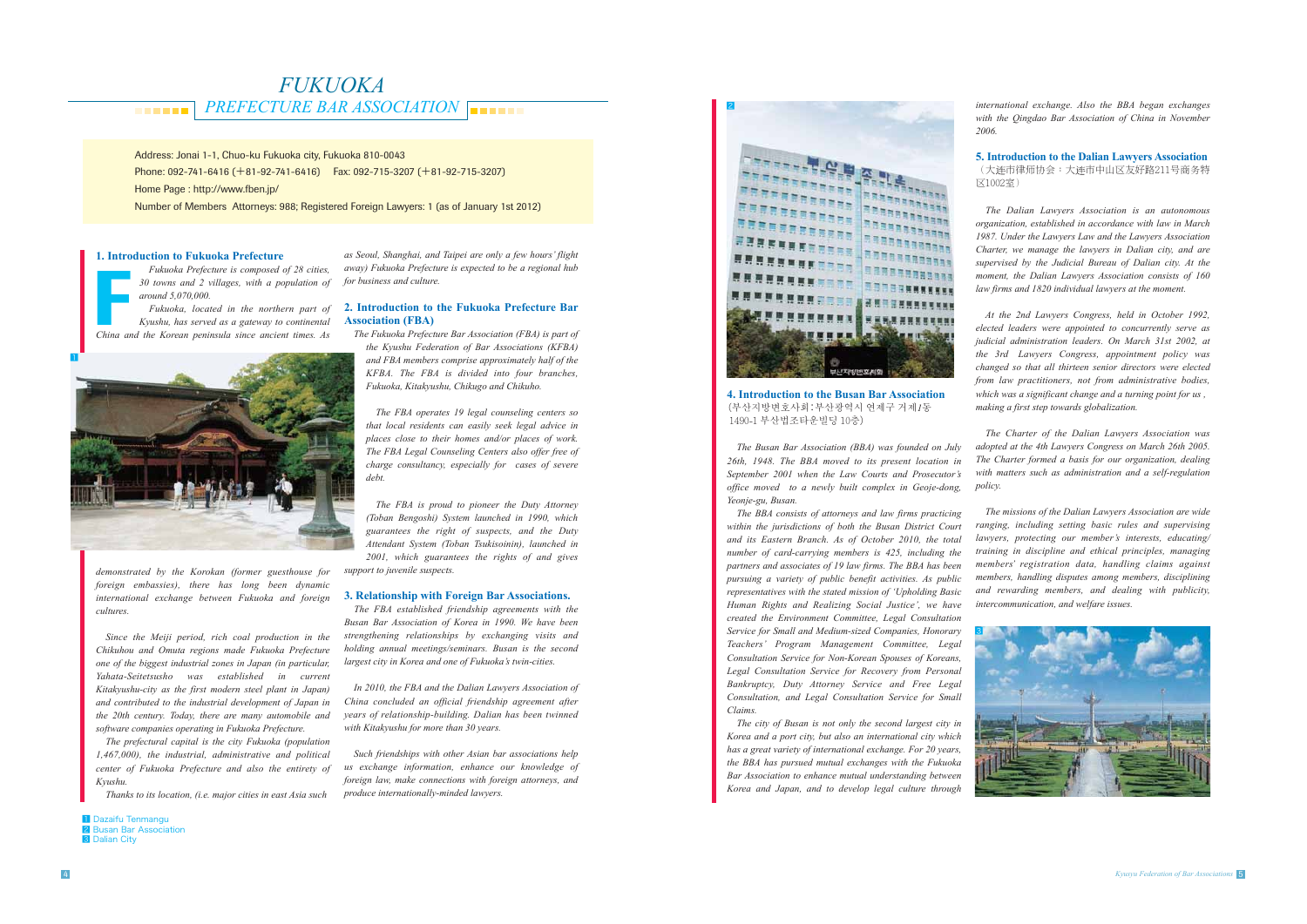#### *PREFECTURE BAR ASSOCIATION <u>BREEZ</u>*

# *SAGA*

Address: Saga city, Nakanokoji 7-19

Phone: 0952-24-3411(+81-952-24-3411) Fax: 0952-25-7608(+81-952-25-7608)

Home Page: http://www17.ocn.ne.jp/~sagabgsk/

**1 Imari and Arita-yaki Pottery** 2 Saga 2006:signing ceremony of the agreement between Ulsan Bar Association and Saga Prefecture Bar Association

*aga Prefecture, located in the northwest Kyushu, consists of ten cities and ten towns, and has population of 850,000. of ten cities and ten towns,*<br>*Kyushu, consists of ten cities and ten towns,*<br>*and has population of 850,000.*<br>*Saga's most striking features is its abundance*<br>*of natural treasures: surrounded by sea, mountains, rivers,* 

Number of members: 87 (as of January 1st 2012)

#### **1.Charms of Saga**



*Saga's most striking features is its abundance rice terraces, caves and hot springs, Saga attracts a large number of visitors throughout seasons.*

*The Genkai and Ariake Sea, Sefuri Mountains and Chikugo River contribute to the beautiful character of Saga. The fine hot springs in Ureshino are well known as beneficial to the skin.* 

*This natural abundance benefits the tourism, agricultural and fishing industries.* 

*Saga is known worldwide for its ceramics and porcelain, known as Arita, Imari, and Karatsu, made primarily in the western part in Saga.*

*Influenced by Korean potters in 17th century, the Arita* 

*school founded top quality kilns like Kakiemon and Koimari, and their ceramics were exported to European royalty, and influenced ceramic culture in Europe, including the likes of Meissen.*

*The largest ceramics fair in western Japan is held annually in Arita, which has more than 600 shops, and receives 1,000,000 visitors every year.*

*Saga is also known as the location of the large scale hot balloon event, the"Saga International Balloon Festa". It is an international competition and exhibition, and the sight of more than 100 balloons floating up to the sky is magnificent.*

#### **2.Introduction to the Saga Prefecture Bar Association**

*The Saga Prefecture Bar Association (SBA) has bases in four locations in Saga and provides legal consultation to citizens.* 

*The SBA takes an active role in protecting human rights. It has established committees to deal with various areas of law such as consumer issues, criminal defense, victim support, children's right, rights of the aged and disabled, environmental protection, poverty and human rights. The Consumer Issues Committee and the Criminal Defense Committee are especially active and have a large number of members.* 

*These committees lead active debates and activities, contributing to the protection of rights of consumers and criminal defendants.*

#### **3.Partnership with the Urusan Bar Association in Korea**

(울산지방변호사회:울산광역시 남구 옥동 585-6)

*The SBA started a friendly relationship with the Urusan Bar Association in 2003, and formally entered into a partnership agreement in 2006.* 

*Since the first visit by the Saga Prefecture Bar Association to the Urusan Bar Association in 2003, both associations had been holding annual exchange visits. Members of both associations engage in study sessions looking at each other's legal system, hold parties, and enjoy bonding trips to hot springs. Although the number of formal visits decreased from annual to biennial, informal visits are still active, enhancing the relationship.* 

#### **4. Introduction to Urusan**

*Although it is usually known as an industrial city, Urusan is a region richly endowed with nature just like Saga which* 

*is surrounded by the sea. Also, Urusan is notable for its large population of about 1.15 million and the higher than average income of its citizens (around USD45,000). The construction of automobile and shipbuilding factories in Urusan by the Hyundai Corporation rapidly developed Urusan economically, but has also caused pollution which has adversely affected local people.* 

*However, an ecological recovery plan was put in place, and water contamination has been eliminated.*

*Furthermore, the city is heavily pedestrianised, which has improved living conditions. Urusan's ecological recovery is now widely known and is hailed as an example to other areas.* 

*The Urusan Bar Association hopes that our relationship continues forever.*





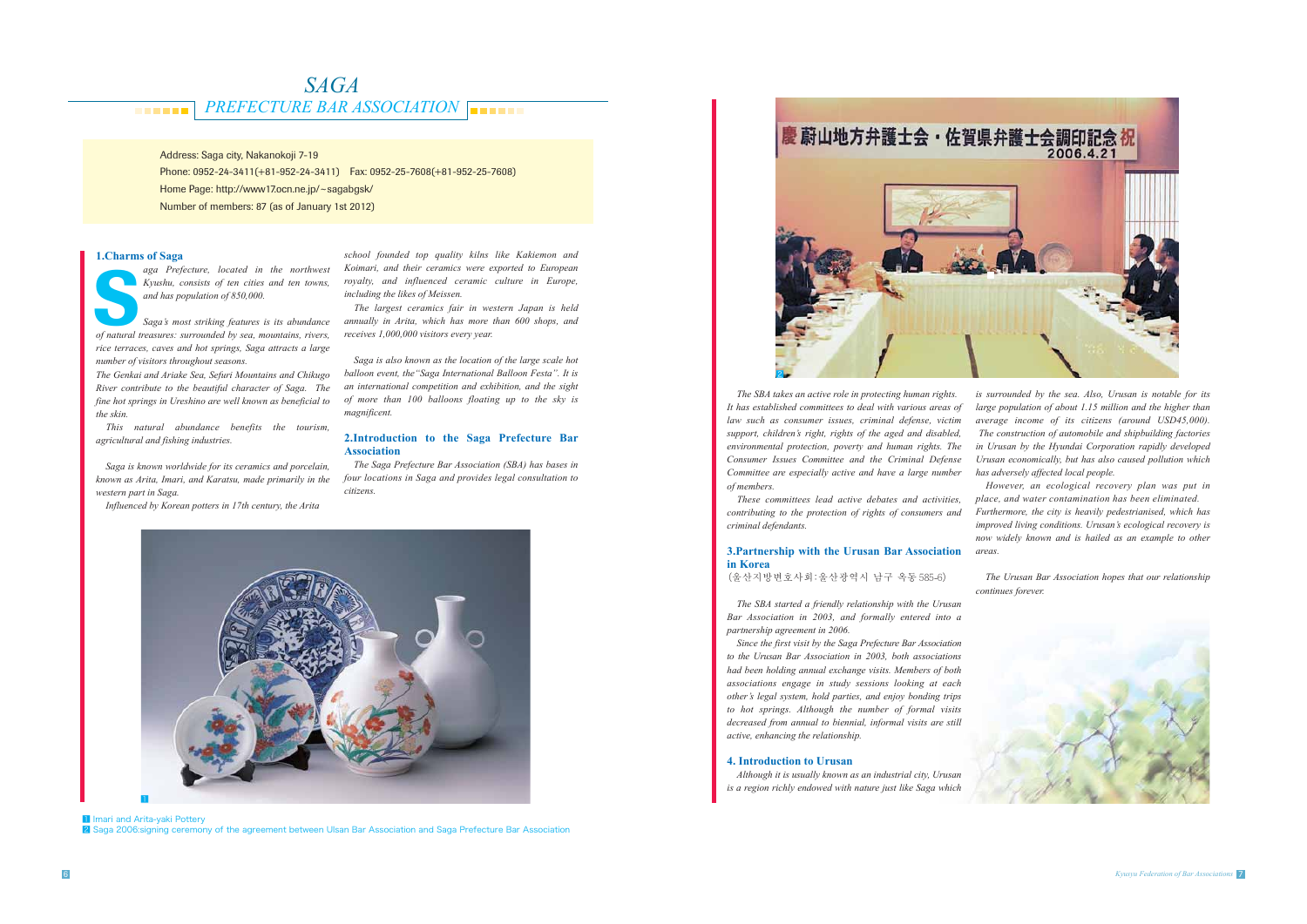#### *PREFECTURE BAR ASSOCIATION <u>PARK 1999</u>*

# *OITA*

*which is highly praised and now standardized in all bar associations in Japan. In addition, there are nine legal counseling centers in the prefecture that regularly offer assistance in legal problems.*

*Although the number of lawyers that form OBA is rather small, the members are strongly united and very innovative.* 

*They take a flexible and proactive attitude in dealing with challenges.*

*Another characteristic of OBA is the number of law offices with legal personality. Out of 131 members, 13 law offices have legal personality. There are several reasons for this, one of which is related to the poor distribution of lawyers across the prefecture by establishing branches of law offices outside Oita city.* 

*fita Prefecture is located in the northeast of Kyushu, and borders Fukuoka, Kumamoto* and Miyazaki Prefectures. It has a population of about 1,200,000.<br>In Oita, agriculture, forestry and coastal fishing are very profitabl *ita Prefecture is located in the northeast of Kyushu, and borders Fukuoka, Kumamoto and Miyazaki Prefectures. It has a population of about 1,200,000.*

*The International Committee promotes exchange with foreign lawyers and helps foreign people protect their rights. It entered into a partnership relationship with the Jeju Bar Association in February 2009, and intends to seize this opportunity for international communication.* 

## **3. Introduction to the Jejudo and the Jeju Bar**

**Association**(제주지방변호사회:제주도 제주시 이도*2* 동 950-1 제주지방법원 318 호)

*Jejudo, an island with a small area and population,* 

Address: Oita prefecture, Oita city, Nakajima nishi 1-3-14 Phone: 097-536-1458 (+81-97-536-1458) Fax : 097-538-0462 (+81-97-538-0462) Home Page: http://www14.plala.or.jp/oitakenben/ Number of members: 131 (as of January 1st 2012)

#### **1. Introduction to Oita Prefecture**

 *In Oita, agriculture, forestry and coastal of the 'One-Village One-Product Movement', which has now spread throughout Asia. Recently, electronic parts, steel, electronics and other high-tech industries are being developed. Oita prefecture has hot springs everywhere, and is known as one of the best places for hot springs in Japan. In particular, the resorts of Beppu and Yufuin are popular. Many nationals and foreigners come to visit every year. In addition Oita prefecture is the second, after Tokyo, in terms of foreign students to population. About 3500 foreign students live in the prefecture. Therefore, citizens of Oita have daily opportunities to communicate with foreign people.* 



**1** Beppu hot spring 2 Mt.Halla

#### **2. Introduction to the Oita Prefecture Bar Association**

*The Oita Prefecture Bar Association (OBA) consists of 131 members. It moved its office to a newly constructed building in July 2001. OBA has a Human Rights Protection Committee, the Consumer Affairs Committee, the International Committee, and 26 others. Every member of OBA belong to at least one of the committees. They also help citizens with various problems that they may face, and the lawyers devote themselves to that task.* 

*In Oita Prefecture, there is a District Court, a Family Court and a Summary Court in Oita City. Also the cities of Nakatsu, Hita, Kitsuki, Saiki and Taketa have their own branch of the District Court, Family Court, and Summary Court. Furthermore the cities of Bungo, Takada, Beppu, Usuki have their own Summary Court.*

*OBA was a pioneer in Japan in creating the Touban Bengoshi (rotation system for legal aid for criminal suspects)* 

*developed its own legal system. However, the development of a traffic system and economy led to an increase in number of lawyers in Jeju, everyone playing an important role in the legal system in Jeju.* 

*The first lawyer started his practice in Jeju in around 1923 as a member of the Kwangju Bar Association. On 28th February 1961, 5 lawyers split from the Kwangju Bar Association and established the Jeju Bar Association. Now, 35 members belong to the Jeju Bar Association, including its incumbent chairperson Mr Mun.*

*The activities of the Jeju Bar Association vary widely, from the periodical holding of study sessions dealing judicial precedents to service as public defenders in criminal cases, to crime prevention activities in educational institutions. Also, two former members of Congress belonged to Jeju Bar Association.* 

*The Jeju Bar Association intends to do their utmost to contribute to the protection of human rights and the development of the local community.* 

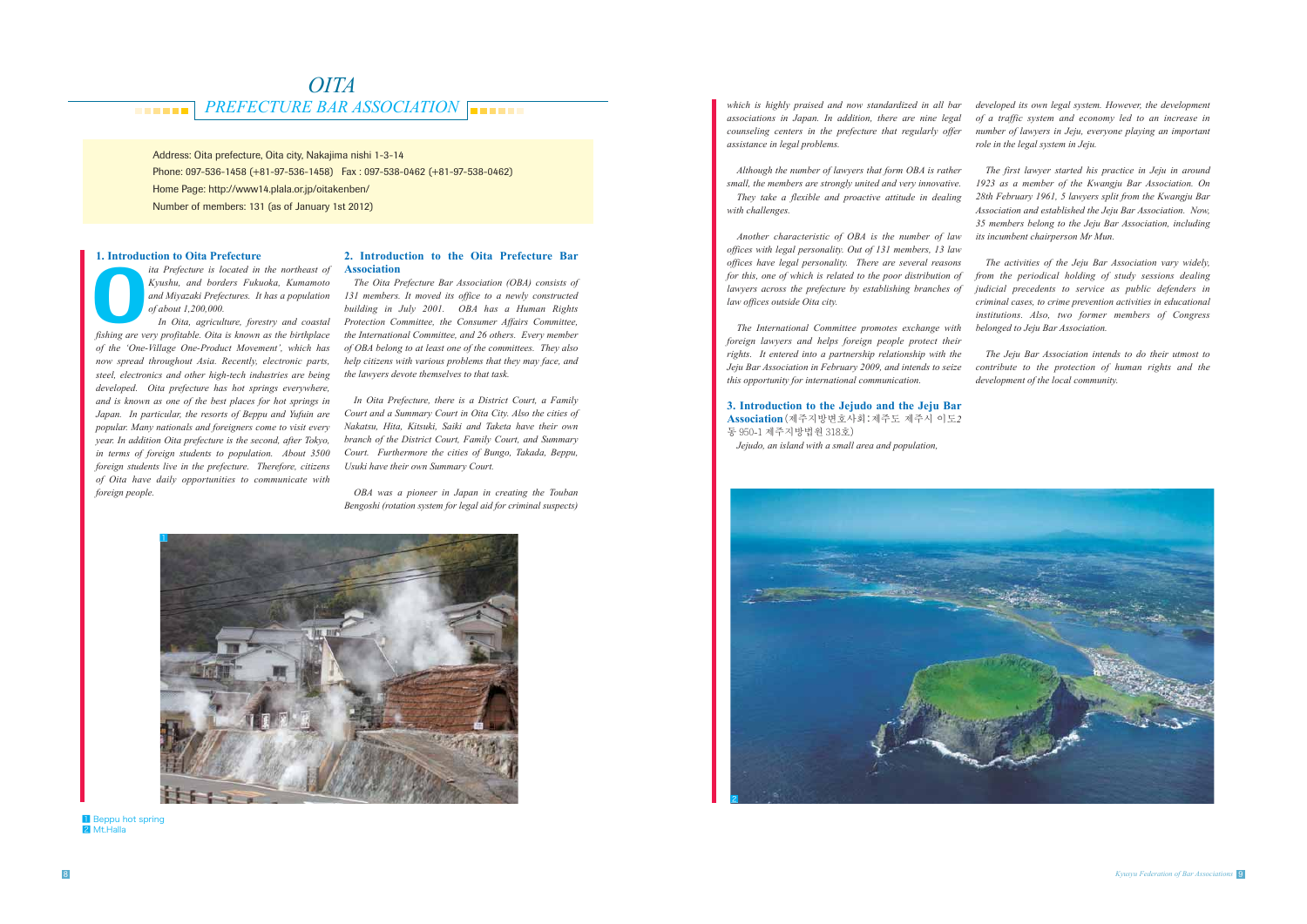#### *PREFECTURE BAR ASSOCIATION <u>BREEZ</u>*

# *NAGASAKI*

Address: Nagasaki MS Building, 1-25, Sakae-machi, 4th F, Nagasaki-shi Nagasaki, Phone: 095-824-3903 (+81-95-824-3903) Fax: 095-824-3967 (+81-95-824-3967) Home Page: http://www.nben.or.jp/ Number of members: 145(as of January 1st 2012)

#### **1**. **Introduction to the Nagasaki Prefecture Bar Association**

*agasaki Prefecture, which is in northwestern Kyushu, has a population of about 1.41 million people, with around 430,000 living in the prefectural capital, Nagasaki. One outstanding feature of the prefecture is that it is in northwestern*<br>*Kyushu, has a population of about 1.41*<br>*million people, with around 430,000 living in*<br>*the prefectural capital, Nagasaki. One*<br>*outstanding feature of the prefecture is that it*<br>*is blessed by the o a lot of islands, a considerable number of which are inhabited. The coastline is the second longest in Japan, Hokkaido having the longest. The city of Nagasaki has many hills. That is why it is called the "Town of Slopes". In addition, Nagasaki was the only town which was open to other countries when Japan maintained a closed-door policy in the Edo period. During that period, both Chinese and Dutch cultures had come to Nagasaki, and intermingled with Japanese culture to form the so-called "Wa-Ka-Ran-culture" (a culture in which those three cultures blend and harmonize), which can still be found in Nagasaki.* 

#### **2. Introduction to the Tainan Bar Association** (708 台南律師公會:台南市健康路三段308号

台南地方法院 1 F)

*The number of lawyers who belong to the Nagasaki Prefecture Bar Association (hereinafter referred as NBA) is 138 as of September 2011, with 85 practicing in Nagasaki itself. The rest practice in Sasebo-shi or other cities. The number of members has doubled in the last decade. Though each island such as Goto, Tsushima, Iki and Hirado, for which NBA is responsible, has its own courts, there previously had been no lawyers practicing on the islands on a permanent basis. Because of this, local people did not have access to sufficient legal services up until about ten years ago. However, public law offices and offices of the Japan Legal Support Center have now been established and more than two lawyers have been practicing on each of the islands. Therefore, a higher quality of legal service is now provided.* 

*Though the number of members in NBA is not high, committee activity is pursued enthusiastically, especially in the Consumer Affairs Committee, the Committee on Criminal Justice and the Committee on Children's Rights. Young lawyers are elected chairpersons of the committees* 

> *relatively soon after they have joined a committee and the activities are performed under the leadership of these young members. Currently, lawyers who have less than ten-years experience account for about 50 percent of all members. A lot of members are undertake various pro bono activities alongside their own work. Since 2003 the Committee on International Relations has been developing a friendship with the Tainan Bar Association, through mutual visits and conferences to study and discuss legal matters.*

 *At Omura Immigration Center in the city of Omura where a lot of illegal immigrants are detained, the committee is providing legal advice to detainees, dispatching one or more members when legal counsel is requested by a detained immigrant.* 

*NBA is making efforts to expand the legal services it provides to all areas of the prefecture and to improve access to legal representation within the prefecture. We endeavor to make sure that our members are able to have a fulfilling life both professionally and privately.* 



**1** Spectacles Bridge (megane bashi) 2 Tainan 2008:Formal visit to Tainan Bar Association

*There is a friendship agreement between NBA and the Tainan Bar Association, which was concluded on March* 



*25th 2003. Since then, both associations have been actively engaged in promoting mutual friendship, and the study and discussion of legal matters. The following is an introduction to Tainan and the Tainan Bar Association.* 

*Tainan City is in southwestern Taiwan covering an area of about 2,191 square kilometers and has a population of about 1.87 million. Tainan City, south of the Tropic of Cancer, has a mild climate and intensive agriculture. Dutchmen built a settlement called Fort Zeelandia in 1642. Later Teiseiko, a Tainan hero, drove Dutch colonists away and established the first Han regime in 1661. Because of this, Tainan is an ancient city which is proud of its history and is rich in historic remains.* 

*The Tainan Bar Association was organized during the period of Japanese colonial rule. When the Second World War came to an end, the Republic of China took over Taiwan operating a civilian legal and judicial system ever since. Within the office of the Bar Association, prewar relics, including a table, are still in use, demonstrating the* 

*long history of the Bar Association.*

*A lawyer is not allowed to practice law in Taiwan until he or she becomes a member of the local Bar Association. Therefore, many lawyers in Taiwan register with more than one local Bar Association according to their needs. There are 996 members ( 774 men and 222 women) in the Tainan Bar Association as of July 2011. 209 of them (153 men and 56 women) have their office in Tainan and are mainly in charge of providing legal services in Tainan.* 

*There was a time when lawyers were in short supply and citizens who faced legal problems often could not access proper representation. The Tainan Bar Association, aware of a lawyer's social responsibility, established the Tainan Bar Association Legal Center for the general public in 1974. The office is in a court house and the Bar Association's members provide legal services on a rotating* 

> *basis. It has been very popular. The Tainan Bar Association conducts surveys of its members to evaluate the performance of judges and prosecutors annually, sending the results to the courts and to the Public Prosecutor's Office, as well as to the public through the media. This allows people to see the courts and the Public Prosecutor's Office through the eyes of lawyers who do not have the power to make improvements alone.*

> *The Tainan Bar Association holds various legal seminars to provide its members the latest legal information and has founded a committee on arts and culture to enhance its members' cultural knowledge. In addition, various group activities like*

*mountain-climbing, softball, basketball and golf are enjoyed by members. In order for members to take proper leisure time and develop friendships, twice a year both domestic and international trips are arranged by the association for its members.* 

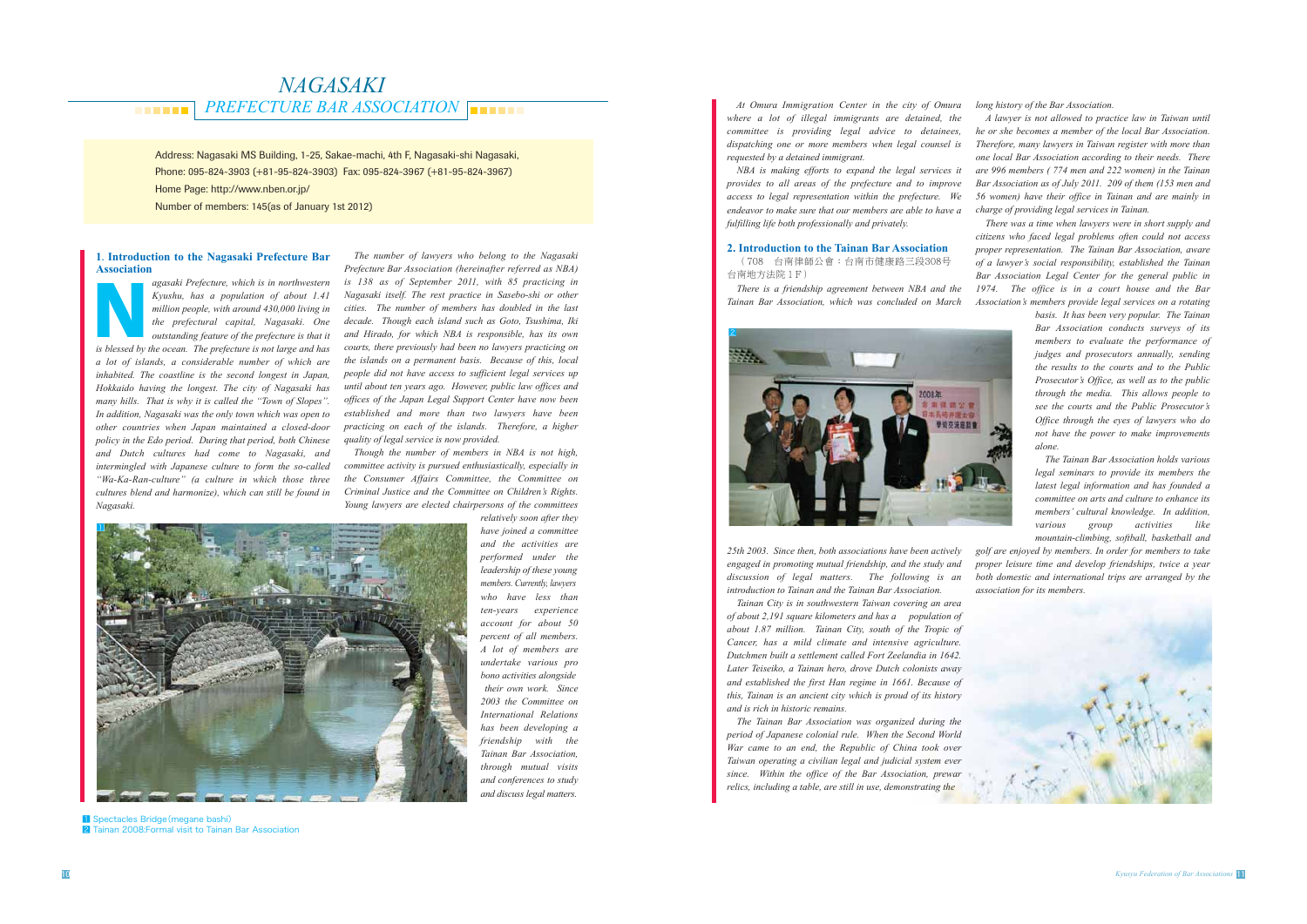#### *PREFECTURE BAR ASSOCIATION* **. . . . . .**

# *KUMAMOTO*

Address: Kumamoto city, Chuo-ku,Kyomachi 1-13-11 Phone: 096-325-0913 (+81-96-325-0913) Fax : 096-325-0914 (+81-96-325-0914) Home Page: http://www.kumaben.or.jp/ Number of members: 220 (as of January 1st 2012)

2 Chang won 2004:Signing ceremony of the agreement between the Kyungnam(Changwon at the time)Bar Association and the Kumamoto Prefecture Bar Association

#### **1. Introduction to Kumamoto Prefecture**

*umamoto Prefecture is located roughly in the center of Kyushu with a population of about 1.86 million. Agriculture is the main commercial activity, but it also has semiconductors and automobile industries. In Aso Kuju National Prefecture is located roughly in the center of Kyushu with a population of about 1.86 million. Agriculture is the main commercial activity, but it also has semiconductors and automobile industries. In As Prefecture, one can enjoy the great scenery of the Mt. Aso group of volcanoes, which form the world's biggest caldera. The western part of Kumamoto Prefecture sweeps down to the ocean and 120 beautiful small islands, creating* 

*amazing views in "Unzen-Amakusa National Park" where you can enjoy a pleasant drive and a variety of seafood.* 

*In Kumamoto, mountains and sea come together to pleasant effect. Thanks to Mt. Aso's filtration, it is rich in underground water, and 100% of Kumamoto City's water supply comes from this. Above all, the symbol of Kumamoto City is the world famous Kumamoto Castle, which is one of the best castles in Japan. From almost any vantage point in the centre of Kumamoto City you can enjoy the contrast between its castle and the greens that surround it.* 

#### **2. Introduction to the Kumamoto Prefecture Bar Association**

*The Kumamoto Prefecture Bar Association (KBA) is the bar association which is responsible for attorneys in Kumamoto prefecture, and is composed of 220 members.* 

*90% of its members have their offices in Kumamoto City, but within the prefecture there are 6 other court branches, and some members have established their offices in those places. In recent years, thanks to legal reform, there has been an increase in the number of lawyers, and the number of young lawyers joining the bar association is rapidly increasing.*

*KBA has 29 committees including the Criminal Defense Committee, the Human Rights Protection Committee, and the Consumer Affairs Committee. Each member belongs to one of these committees and actively participates in its activities.*

*The bar association also has a Legal Aid Center, and seven locations have been set up as help-points, to regularly help residents who need to consult lawyers. In addition it provides foreigners with free legal consultations.*

#### **3. Partnership with the Kyungnam Bar Association**

(경남지방변호사회:경남 창원시성산구 사파동 83 변호사회판)

*Kumamoto Prefecture Bar Association has an International Committee, and in March 2004 it formed a friendly exchange agreement with the South Korean Kyungnam Bar Association, and since then, mutual visits and exchanges continue.*

*Both associations hold study sessions on both countries' legal systems and recent changes such as the introduction of a jury system in criminal trials or law school systems. This partnership with the Kyungnam Bar Association greatly contributes not only to its educational purpose, but fulfills a recreational purpose. More and more members visit Changwon each occasion, enjoying the interchange with a different culture.* 

#### **4. Message from the Kyungnam Bar Association**

*Kyungnam Bar Association, located in Changwon, as of October 2010 is comprised of 159 members including 5 female members and has 4 branches.*

*Kyungnam Bar Association and Kumamoto Prefecture Bar Association started their friendly relationship in 2003 through the introduction made by the Kyushu Federation of Bar Associations, and entered into formal partnership agreement in March 2004.* 

*Although Otoya Miyazaki, a famous Japanese psychologist, described the characteristics of people in* 

**1** Kumamoto Castle

*Kumamoto as "not sensitive, not polite, hard to make friends with, disobedient, not diligent," we found that this is not true. We realize from our interchange with the Kumamoto Bar Association that people in Kumamoto are "sensitive, polite and emotionally rich. "*

*This relationship enables us to enjoy interchange, and gives us the opportunity to forget our daily routines and to enhance relationships between within out own Bar Association and our families.*

*These days, the globalization of law and of the legal community is significantly advancing. This partnership is the best opportunity for us to broaden our horizons. We strongly hope that we can maintain our good partnership.*





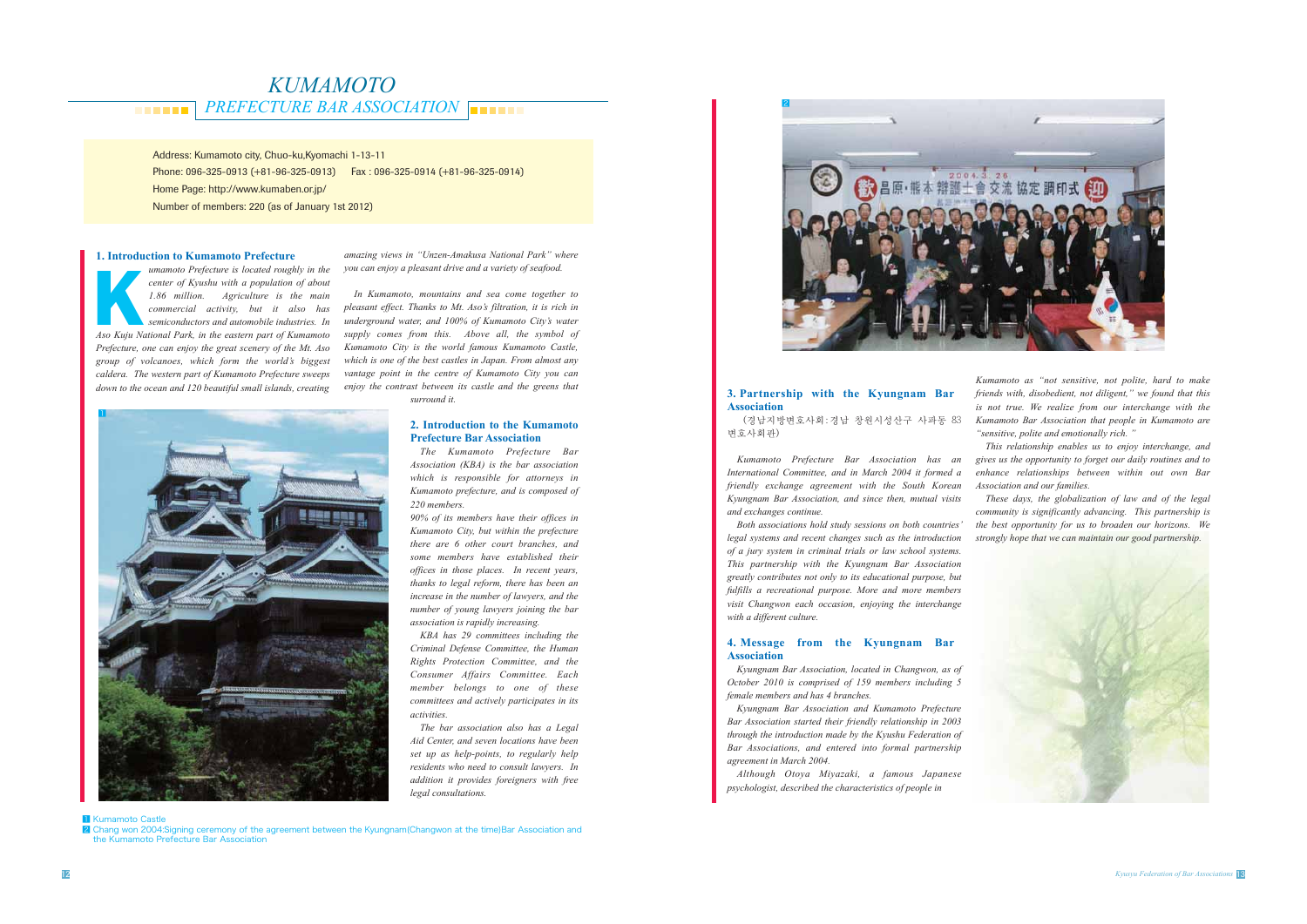#### *PREFECTURE BAR ASSOCIATION <u>BREEK</u>*

# *MIYAZAKI*

Address: Miyazaki prefecture, Miyazaki city, Asahi 1-8-28 Phone: 0985-22-2466 (+81-985-22-2466) Fax : 0985-22-2449 (+81-985-22-2449) Home page: http://www.miyaben.jp Number of members: 109 members (as of January 1st 2012)

*climate.* Show is rare! Thanks to its climate. Snow is rare! Thanks to its climate, Miyazaki was  $\frac{d}{dx}$  *climate. Snow is rare! Thanks to its climate, Miyazaki was*  $\frac{d}{dx}$  *climate.* Snow *is rare! Thanks to its cl iyazaki Prefecture is located in the southeast of Kyushu and has a population of about 1.12 million. It enjoys the most hours of daylight of any prefecture in Japan and has a mild a very popular destination for honeymooners during the 1960s.*

#### **Introduction to Miyazaki Prefecture**

*Today it is famous as a campsite for professional baseball and football teams. A lot of people, not only from Japan but from around Asia, visit Miyazaki to play golf or to surf. Recently, the prefectural government has been making efforts to heighten the quality of farm products produced in the region. Beef, 'Zidori' (regional chicken) and mango are targeted by this project.*

*Miyazaki is also well known for its myths and legends. According to the 'Koziki', 'Niniginomikoto' (a grandson of 'Amaterasuoomikami') came down to Miyazaki from the sky. This is called 'Tensonkourin shinwa'. The myth says that 'Kamuyamatoiwarehiko' (a great grandson of 'Niniginomikoto') came to the throne as the first Emperor of Japan.*

#### **Introduction to the Miyazaki Prefecture Bar Association**

*The Miyazaki Prefecture Bar Association (MBA) was established in 1949. It has 99 members as of June 2011, 87 men and 12 women. Lately, there has been a dramatic increase in numbers. It is a small group compared with other associations in Japan, but its members participate energetically in committeework.*

*MBA concluded an international agreement with the Chungbuk Bar Association in the Republic of Korea in June 2009. The two bar associations have reaffirmed their friendship three times as of August 2010. During these meetings, the lay judge system in Japan and the visualization of investigations in Korea were explored. Our interchanges are very active.*

#### **Introduction to the interaction between MBA and the Chungbuk Bar Association**

(충북지방변호사회:충청북도 청주시 흥덕구 산남동 505번지 청주지방법원 구내 법정동 525 호)

#### **1. History of the Interaction**

*MBA had been seeking a partner in Korea to promote friendship. Mr Otsuka, a member of the Fukuoka Prefecture Bar Association, introduced MBA to the Chungbuk Bar Association in Chongju, Chungheongbukdo, Korea. In August 2004, two MBA members visited the Chungbuk Bar Association. They were warmly welcomed. For that we are much obliged to Mr Otsuka and Ms Kim who works for his office.*

*On 10th March 2006, four members of the Chungbuk Bar Association in turn visited MBA and we continued our friendship. About twenty members of MBA took part in the reception.*

*On October 10 2006, the Chungbuk Bar Association invited MBA members to a ceremony commemorating its fiftieth anniversary. Three members of MBA attended. The* 



*ceremony was splendidly performed. There were a lot of guests including the mayor of Chongju city. The ceremony hall was also magnificent. Participants from MBA were greatly impressed.*

*On October 10 2008, the Chungbuk Bar Association again invited MBA to its fifty-second anniversary. This time one member from MBA participated.*

*On June 12 2009, an international interchange agreement was concluded between MBA and the Chungbuk Bar Association in Miyazaki. At that time twelve members of the latter attended. Afterwards, a seminar was held.*

*On October 2009, the Chungbuk Bar Association invited MBA to its fifty-third anniversary. Six members from MBA participated.*

#### **2. Introduction to the Chungbuk Bar Association and the region of Chungbuk**

*The Chungbuk Bar Association was established on September 24 1957. The number of its member stands at 84 as of August 2010. It consists of 80 men and 4 women. Chongju City, where the Chungbuk Bar Association is located, is about a three hour bus ride from Seoul, and has a population of about 630,000. It is the central city of North Chungcheong.*

*Chongju City has one of the world's most famous soda hot springs. The region is also known for its Korai carrots.*



**1** "Oni-no-sentaku-ita"or the Giants Wash-Board surrounding Aoshima Island 2 Chungbuk 2011:Formal visit to attend the 55th anniversal ceremony of the Chungbuk Bar Association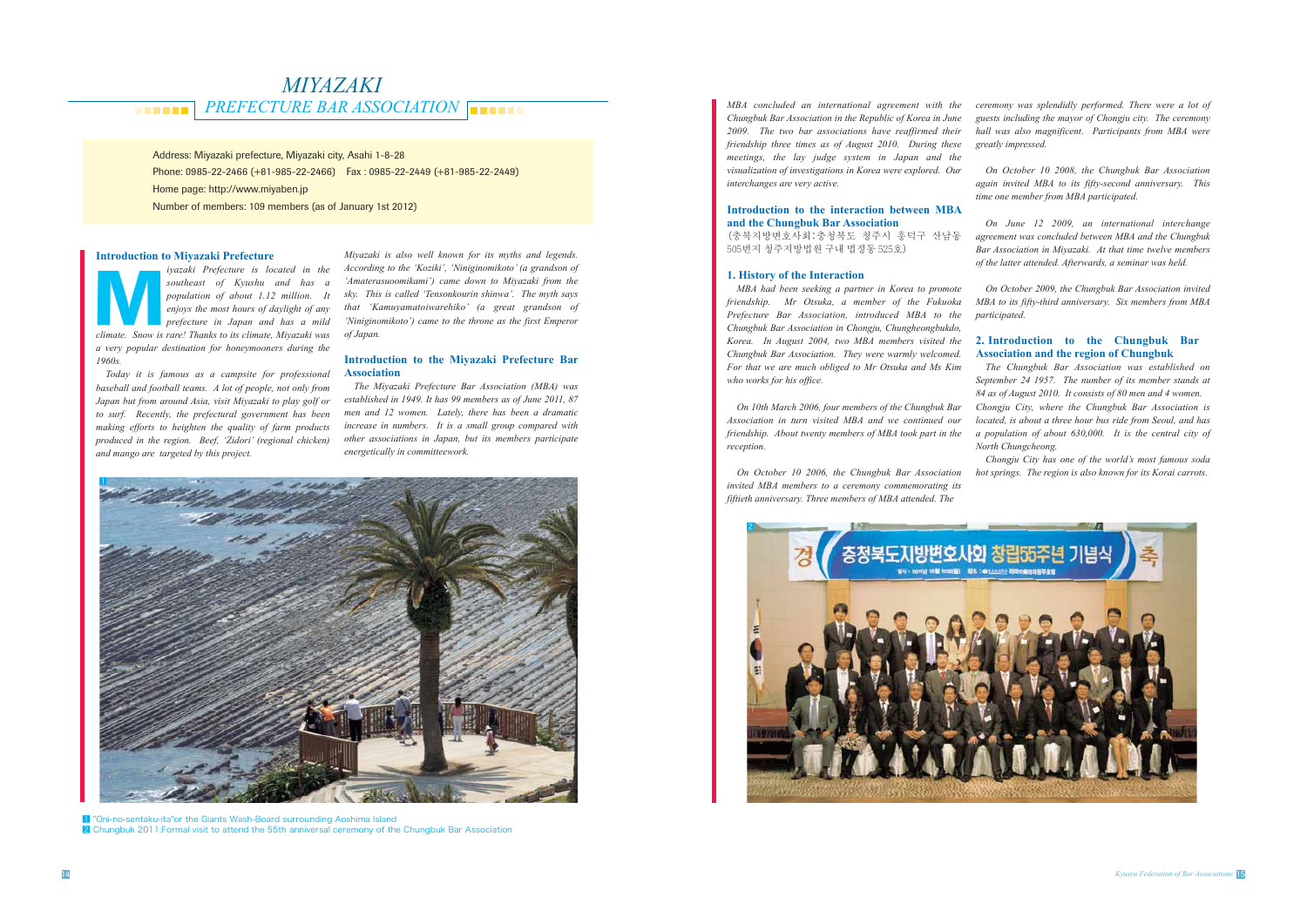*PREFECTURE BAR ASSOCIATION <u>BREEZ</u>* 

## *KAGOSHIMA*

Address: Kagoshima prefecture, Kagoshima city, Yasui cho 2-3 Phone: 099-226-3765 (+81-99-226-3765) Fax :099-223-7315 (+81-99-223-7315) Home Page: http://www.kben.jp/ Number of Members: 162 (as of January 1st 2012)

agoshima Prefecture is located in the<br>
southernmost part of Kyushu, formed by the<br>
Satsuma and Osumi Peninsula, with many<br>
outlying islands, running from north to south<br>
for around 600 kilometers. The mainland has<br>
an acti *agoshima Prefecture is located in the southernmost part of Kyushu, formed by the Satsuma and Osumi Peninsula, with many outlying islands, running from north to south for around 600 kilometers. The mainland has which there are many hot springs with many different properties. It also has a world heritage site, Yakushima Island.* 

#### **1. Introduction to Kagoshima Prefecture**

*The prefecture is famous for its food, Shochu (a kind of Japanese spirit made from sweet potatoes), black cows, black pigs, katsuobushi (small pieces of sliced dried bonito), seasonal fruits, and tea, etc. The Satsuma porcelain tea has a 400-year history. The "White Satsuma" in particular has very beautiful patterns painted onto a white background and it is known throughout the country and abroad.* 

#### **2. Introduction to the Kagoshima Prefecture Bar Association**

*Most members of the Kagoshima Prefecture Bar* 

*Association(hereinafter the KBA) have their offices in Kagoshima City, the capital of Kagoshima Prefecture. Apart from Kagoshima City, the other cities are Kanoya, Satsumasendai, Aira, Minamikyusyu, Ibusuki, and Amami, and in each city there are a few lawyers..*

*Kagoshima Prefecture, like Nagasaki Prefecture, has many remote islands. In recent history, there have been several incidents on these islands, meaning lawyers from the mainland had to fly out to take care of particular cases. Some notorious cases of false accusation took place on the Osumi peninsula, Court acquitting all twelve defendants in a case about electoral irregularities. One of the causes of the problem is the uneven distribution of lawyers throughout the prefecture. KBA is trying to find a solution to it.*

**4. Introduction to the Taichung Bar Association** (社團法人臺中律師公會: 40342 臺中市自由路一 段91號 臺中司法大厦 1F)

*Today, there are five law offices in Amami, five in Kanoya and four in Satsumasendai . Attorneys in Amami often visit isolated islands to provide legal services. Also, attorneys in Kagoshima offer legal service in areas without attorneys. Such an approach has started to resolve the poor distribution of attorneys in Kagoshima.*



1 Kagoshima 2006: Formal visit from Tai Chung Bar Association 2 View of an active volcano, Sakurajima

#### **3. Introduction to the interchange with Taichung Bar Association**

*The friendly relationship between KBA and the Taichung Bar Association started in August 2004 when members of KBA visited Taichung and received a warm welcome. This visit was arranged through Mr Fusanori Otsuka, the chairperson of the international committee of the Kyushu Federation of Bar Association. Although before the visit, members of Kagoshima Prefecture Bar Association were excited and rather nervous, the warm welcome given by members of the Taichung Bar Association instantly calmed their anxieties.* 

*On 11th of March 2006, a formal agreement for friendly relations was signed by the two associations in the presence of two witnesses, Mr Otsuka and Mr Lin Mao Song, the chairperson of the international committee of the Taiwan bar Association. Since then, both associations have made biannual visits to each other, enhancing the relationship.* 

*In September 2005, this friendly relationship led to a visit by members of Taiwan Kaohsiung Juvenile Court to Kagoshima, holding a conference about the organization of family courts and the legal system in both countries. Also, KBA members were invited to the 60th Anniversary event of Taiwan Bar Association which they were thrilled to accept.* 

*The friendly relationship between the two associations has broadened its scope, motivating the members to keep and enhance the relationship.* 

*The Taichung Bar Association is the association organized by attorneys in Taichung Prefecture and Taichung City, with a population of about 2.62 million. Taichung High Court is located in Taichung City, having jurisdiction for the city, Taichung Prefecture, Zhang Hua Prefecture, Nan Tou Prefecture, and the Miao Li Local Court.* 

*Taichung City is located roughly in the center of Taiwan, having an area of 163 square kilometers, with a population of about 106 millions, with the basin structure. It is the cultural, economic and logistic heart of central Taiwan. Taichung is famous for its warm climate, which makes it the best place to live in Taiwan. The average temperature in Taichung is approximately 23°C. Also, Taichung is known for the warmth of its people and their kind nature.* 

*As previously mentioned, Taichung Bar Association has a friendly relationship with the Kagoshima Prefecture Bar Association and visits Kagoshima biennially.*